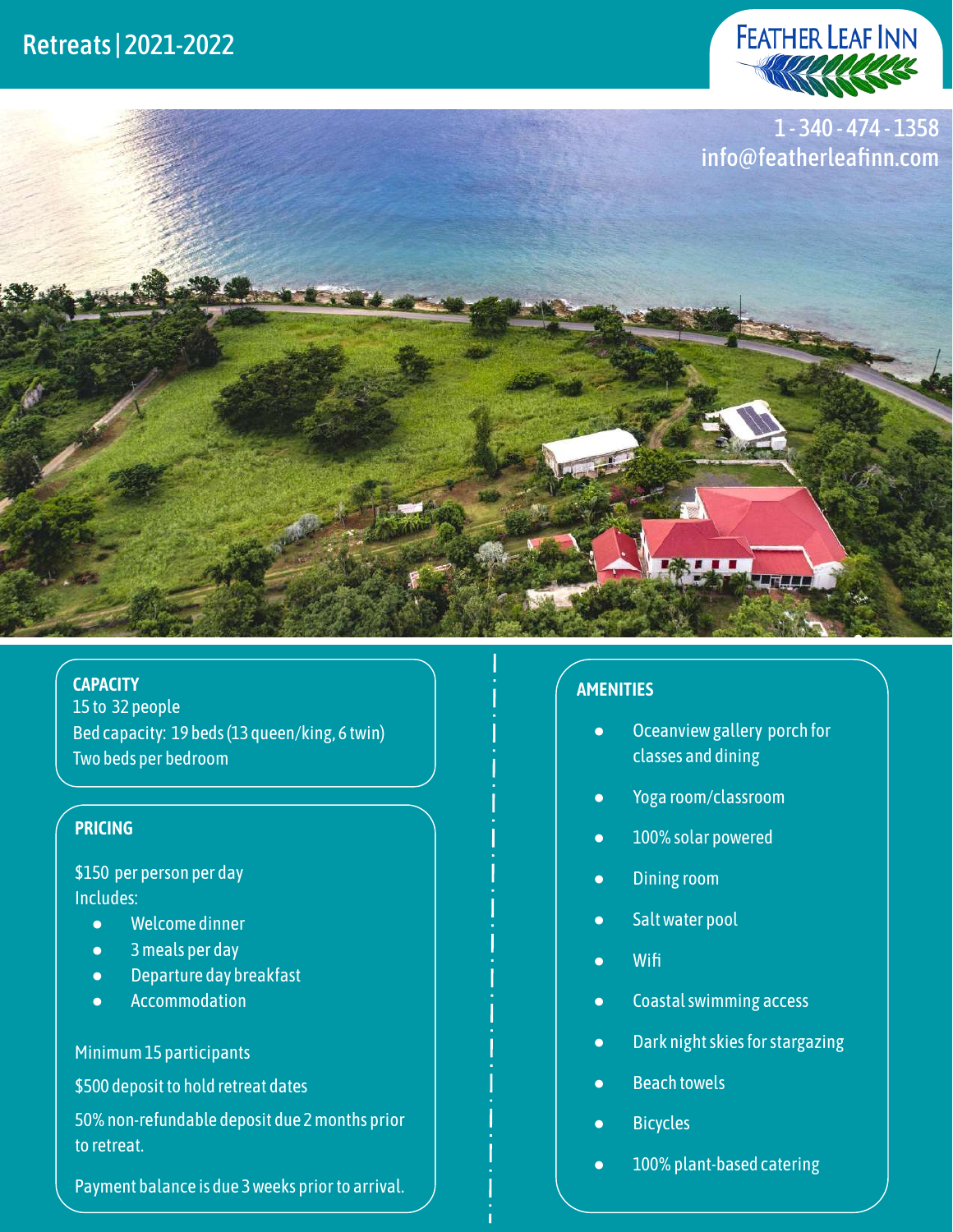



# Ocean House (1000 sq. ft)

## 1 bedroom

- 1 bathroom 1 king bed
- 1 twin bed
- 1 sofa bed
- 

Full kitchen Private oceanview deck Laundry room Extra outdoor shower



## Dragonfly House 3 bedrooms

## Each room has:

❖ 2 queen beds

- ❖ private bathroom
- ❖ private balcony
- ❖ oceanview shower

## Full shared kitchen Covered shared porch



# Main House 5 bedrooms

- $\geq$  4 rooms with 1 queen bed & optional twin bed
- $\triangleright$  private bathrooms
- $> 1$  king suite with twin bed option

Classroom/yoga room Dining room 52 ft. gallery porch Pool & backyard